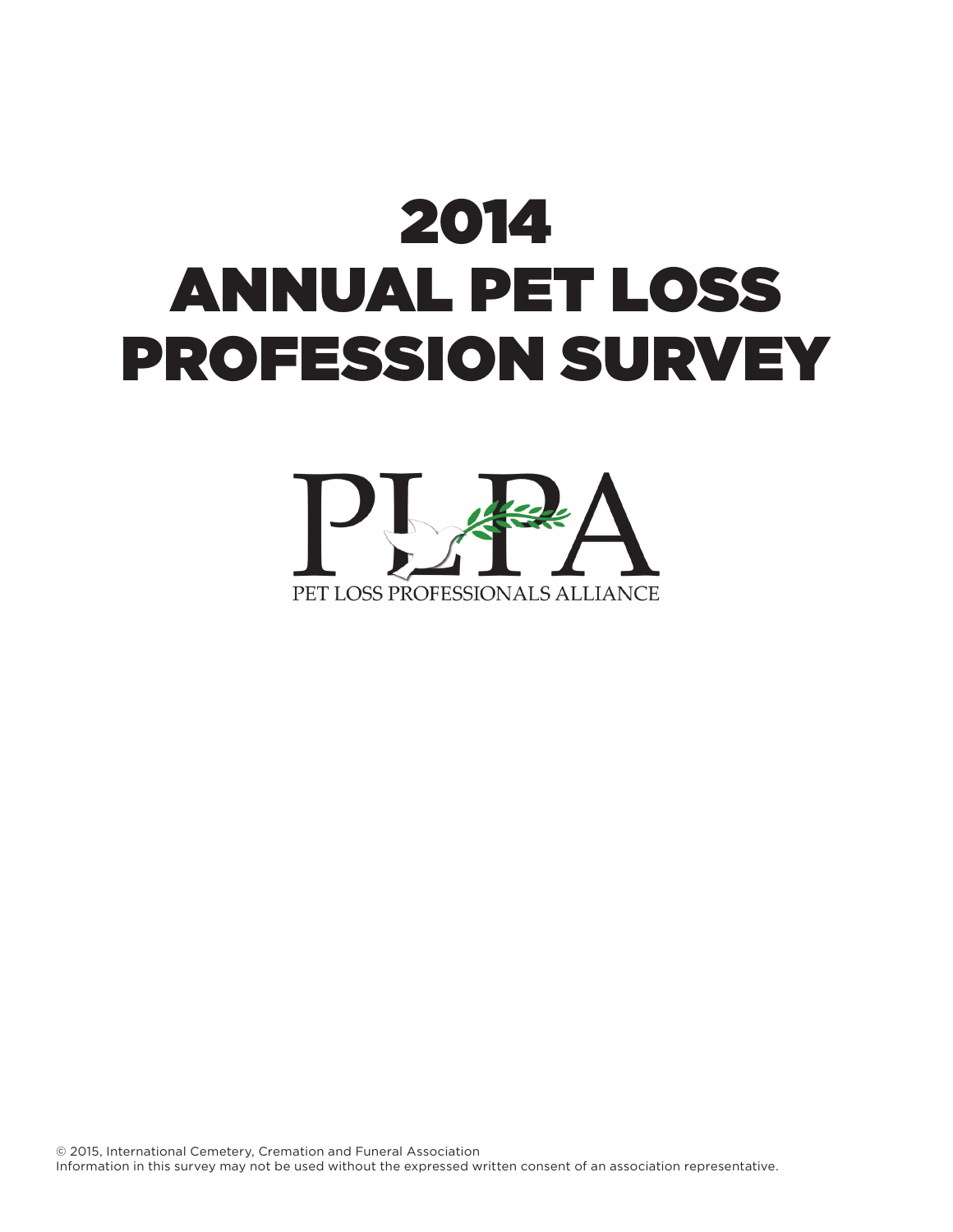### Response

Number of respondents: 33

87,330 were clients of 33 respondents

Of these 87,330 pets, 763 were buried

21 respondents answered 0 or did not respond

Of these 87,330 pets, 86,567 were cremated

Of those cremated:

- 31,866 were partitioned cremations
- 34,208 were group cremations
- 20,493 were private cremations

### What type of business do you operate?



## Revenue, Staff and Business Types

Of the 34 respondents, 16 provided their 2014 revenue.

Total revenue for the 16 companies is \$3,949,928 The average revenue is \$246,870 The lowest amount of revenue is \$3,541 The highest amount of revenue is \$762,338

The total number of staff employed by respondents is 196.

The average number of staff is 7 The least number of staff is 1 The highest number of staff is 45